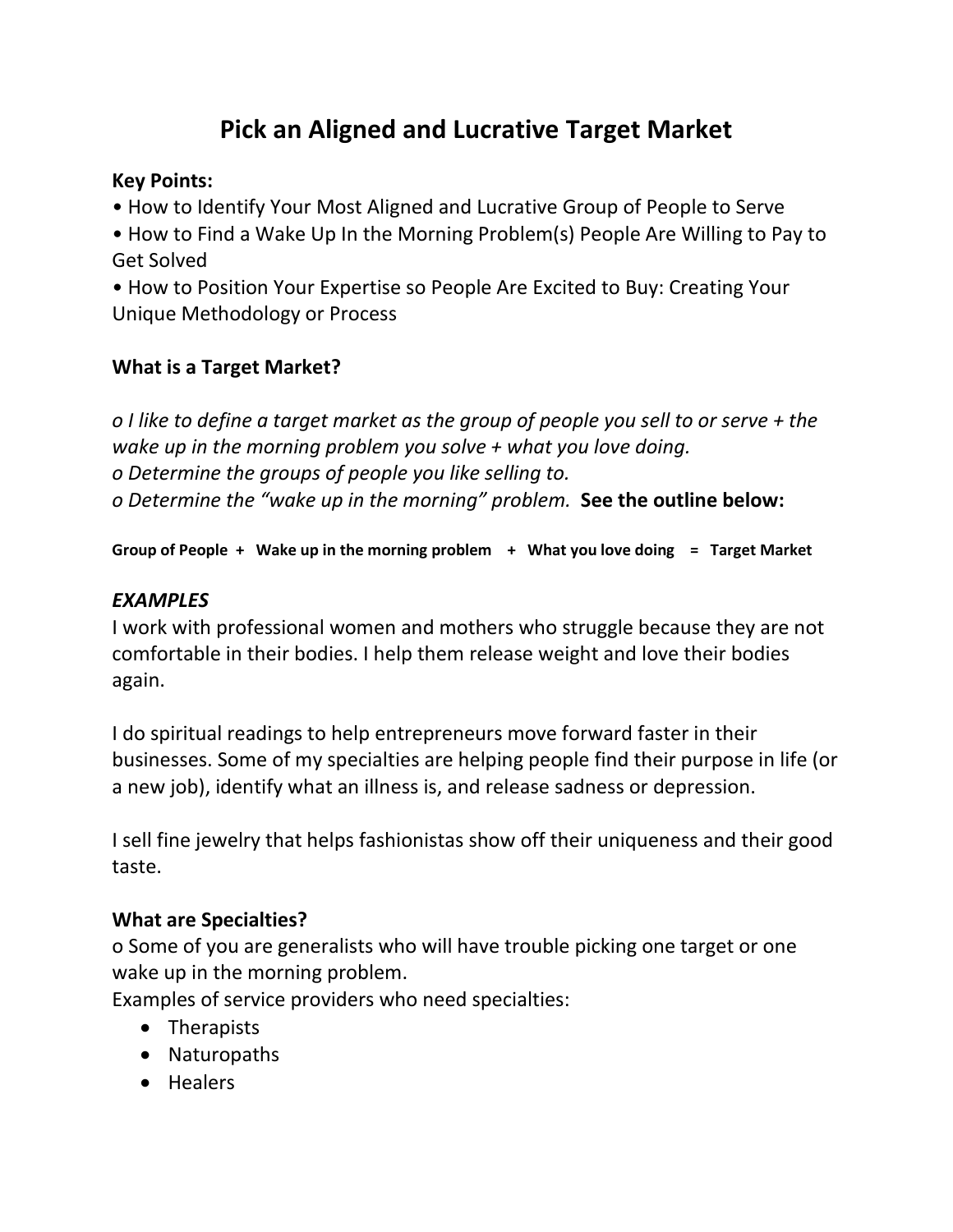- Massage Therapists
- Body Workers
- Astrologers Psychics
- All forms of holistic health practitioners: acupuncturists, chiropractors, nutritionists, etc.

For example, if you are a hypnotherapist, you may want to say that you specialize in:

- Helping people overcome depression.
- Helping people lose weight.
- Helping people find love.

This gives people a chance to very clearly understand what you do and helps them to give you referrals.

# *See formula below:*

**Group of People or Groups + 3 Wake Up in the Morning Problems + What you love doing = Specialty**

Examples:

I specialize in helping people to release chronic pain, work through emotional trauma and heal sports injuries. I do this through chiropractic work.

Some of my specialties are helping women solve hormonal issues, fertility issues and weight issues. I do this by using acupuncture.

I'm a naturopathic doctor - I specialize in helping women with hormonal issues and fertility concerns.

#### *Why Do You Need a Target Market or Specialty?*

- **People are much more willing to pay for expertise in this marketplace**. With the economy the way it is, it is just easier to get people to hire you when you aren't a jack of all trades.
- **Marketing is so much easier and less expensive when you are speaking to one group of people.** You can be very strategic about where you go to network and whom you choose to work with.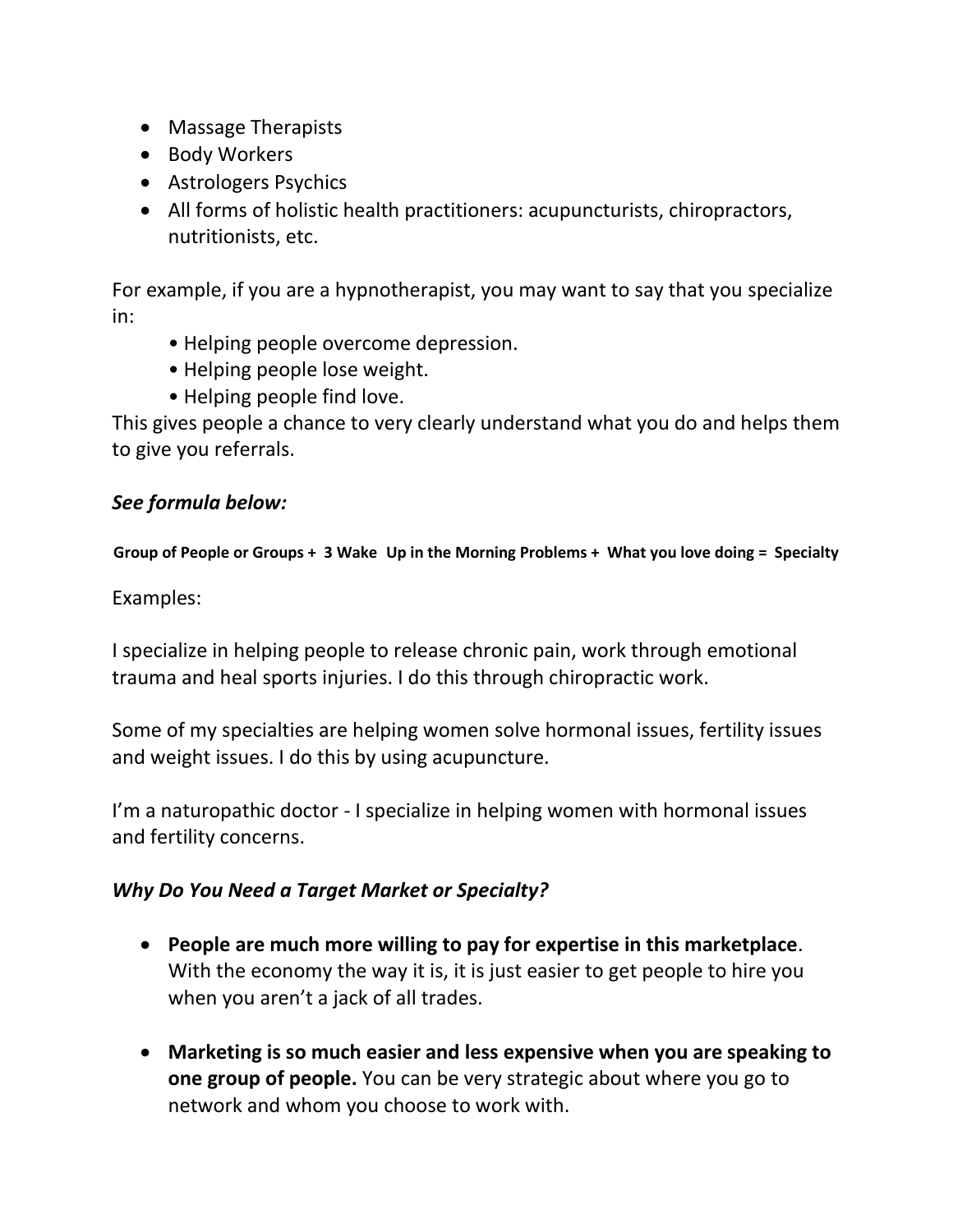- **You can build your business much more quickly that way.** You don't have to know everything for everyone about your particular service.
- **You become an expert at working with that particular niche and you don't have to worry about learning everything there is to know about that particular topic.**
	- For example, if you help single moms with time management, you don't need to know everything there is to know about time management. You just need to know the very best tips out there to help single moms deal with time management.
- **You will get known very quickly as an expert online and offline and referrals will grow like wildfire for you.** People will find it very easy to talk about you because you work in a very particular niche group.

# **Do you Need a Target Right Away?**

- No, you don't need a target immediately
- Start by picking 2-3 targets and then getting clients in each area then narrow down over time.
- Start by dating you don't need to get married right away.

#### **Groups of People:**

You want people to really say – "Hey, I belong to that group!" Ask "What would my clients call themselves?"

#### **• Here are some examples of good groups:**

- o Mothers
- o Daughters
- o Soccer players
- o Professional Musicians
- o Fine Artists
- o Coaches